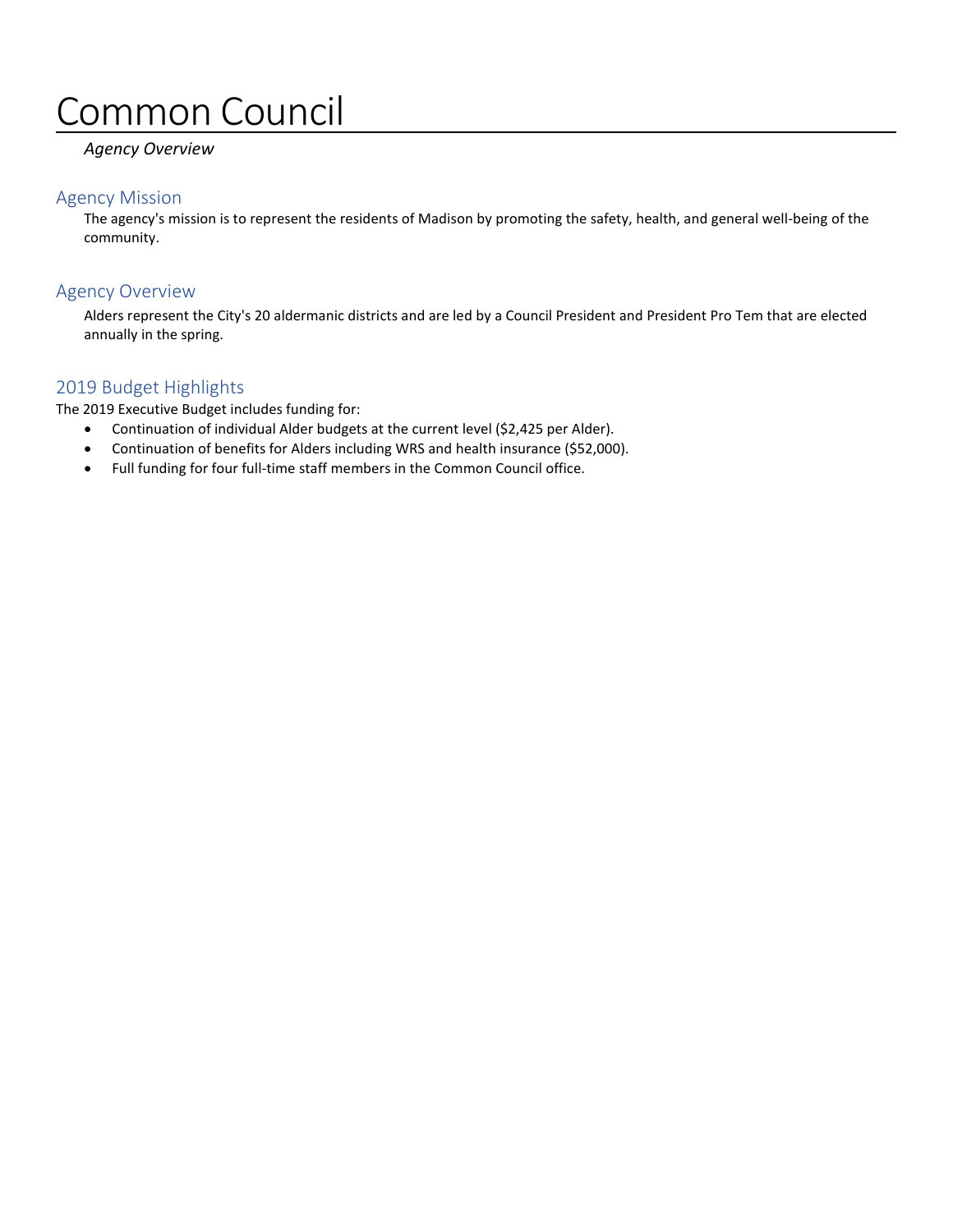### Budget by Service (All Funds)

|                         | 2017 Actual   |    | 2018 Adopted      |     | 2018 Projected |  | 2019 Request  |   | 2019 Executive |  |
|-------------------------|---------------|----|-------------------|-----|----------------|--|---------------|---|----------------|--|
| Revenue                 |               |    |                   |     |                |  |               |   |                |  |
| <b>Common Council</b>   | (19, 720)     |    | (14,000)          |     | (14,000)       |  | (14,000)      |   | (14,000)       |  |
| <b>Total Revenue</b>    | $(19,720)$ \$ |    | $(14,000)$ \$     |     | $(14,000)$ \$  |  | $(14,000)$ \$ |   | (14,000)       |  |
| Expense                 |               |    |                   |     |                |  |               |   |                |  |
| <b>Common Council</b>   | 565,332       |    | 815.342           |     | 790.936        |  | 836.924       |   | 845,869        |  |
| <b>Total Expense</b>    | 565,332       | -Ŝ | $815,342 \quad $$ |     | 790,936        |  | 836,924       | Ś | 845,869        |  |
| <b>Net General Fund</b> | 545,612       | .S | 801,342           | - S | 776,936        |  | 822.924       |   | 831,869        |  |

# Budget by Fund & Major<br>Fund: General

General

|                                   | 2017 Actual   |     | 2018 Adopted  |      | 2018 Projected |     | 2019 Request  |     | 2019 Executive |
|-----------------------------------|---------------|-----|---------------|------|----------------|-----|---------------|-----|----------------|
| Revenue                           |               |     |               |      |                |     |               |     |                |
| Misc Revenue                      | (19, 720)     |     | (14,000)      |      | (14,000)       |     | (14,000)      |     | (14,000)       |
| <b>Total Revenue</b>              | $(19,720)$ \$ |     | $(14,000)$ \$ |      | $(14,000)$ \$  |     | $(14,000)$ \$ |     | (14,000)       |
| Expense                           |               |     |               |      |                |     |               |     |                |
| <b>Salaries</b>                   | 391,337       |     | 563,510       |      | 566,642        |     | 580,764       |     | 590,652        |
| <b>Benefits</b>                   | 70.290        |     | 150,289       |      | 130,113        |     | 154,689       |     | 153,179        |
| <b>Supplies</b>                   | 68,893        |     | 59.265        |      | 55,565         |     | 59,265        |     | 59,265         |
| <b>Purchased Services</b>         | 23,456        |     | 38,593        |      | 34,932         |     | 38,593        |     | 39,160         |
| <b>Inter Departmental Charges</b> | 11,356        |     | 3,685         |      | 3,685          |     | 3,613         |     | 3,613          |
| <b>Total Expense</b>              | $565,332$ \$  |     | 815,342 \$    |      | 790,936        | \$. | 836,924       | -\$ | 845,869        |
| <b>Net General Fund</b>           | 545,612       | - Ś | 801,342       | - \$ | 776,936        | \$  | 822,924       | Ś   | 831,869        |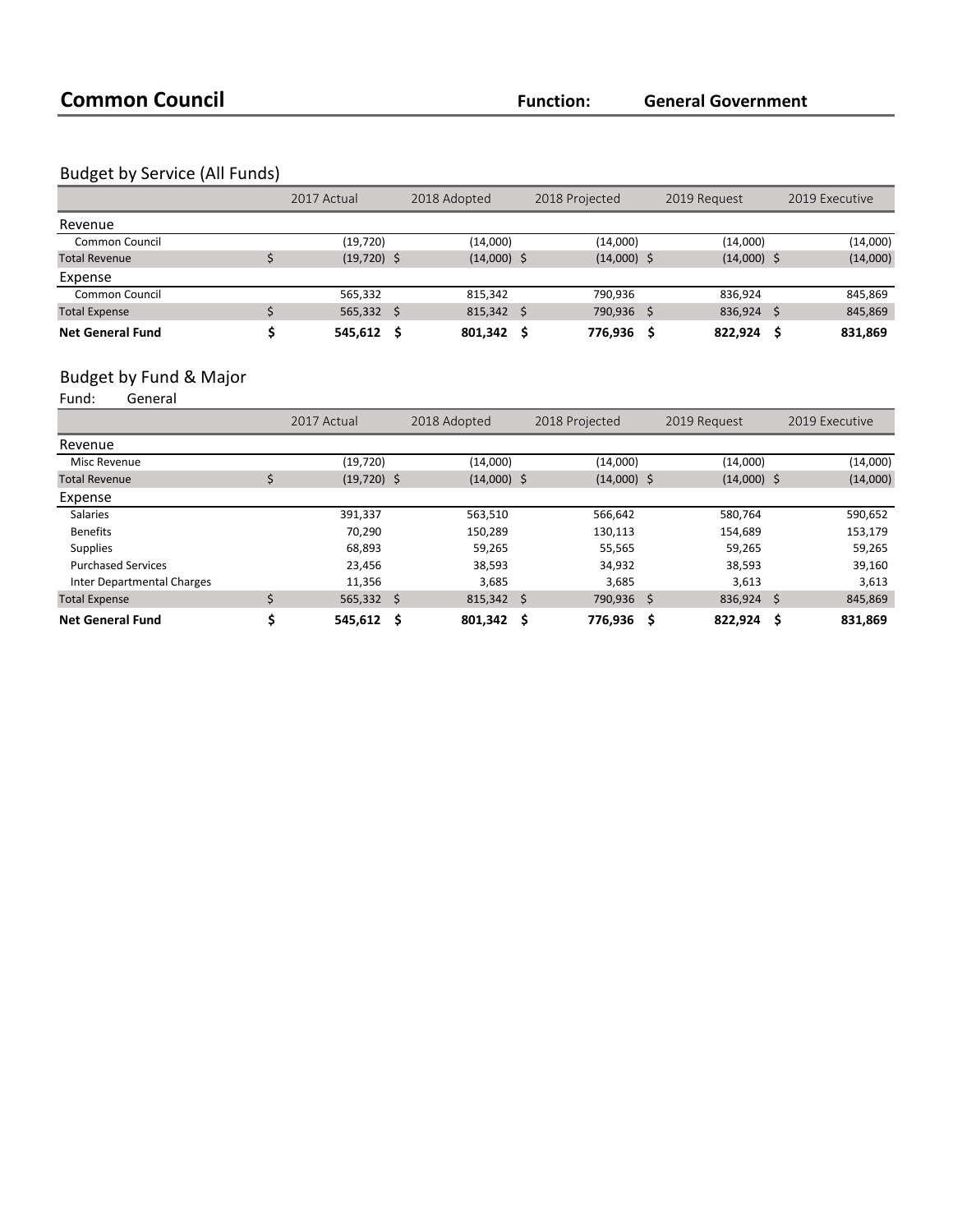*Service Overview*

#### **Service:** Common Council

#### Service Description

This service, established by State Statute, is responsible for policy determination for the City of Madison. The Council is comprised of 20 elected members, meets generally on the first and third Tuesdays of each month, and acts on proposed legislation, policy matters, and other City business. Council members also meet many times throughout the month in board, commission, and committee meetings. Information is received from and disseminated to constituents through meetings, newsletters, correspondence, phone calls, surveys, and questionnaires.

#### 2019 Planned Activities

• Continue mailing efforts for outreach associated with neighborhood meetings; when appropriate these costs are offset by payments from developers.

#### Service Budget by Account Type

|                           | 2017 Actual | 2018 Adopted | 2018 Projected | 2019 Request | 2019 Executive |
|---------------------------|-------------|--------------|----------------|--------------|----------------|
| Revenue                   | (19,720)    | (14,000)     | (14,000)       | (14,000)     | (14,000)       |
| Expense                   | 565.332     | 815.342      | 790.936        | 836.924      | 845,869        |
| <b>Net Service Budget</b> | 545.612     | 801.342      | 776.936        | 822.924      | 831,869        |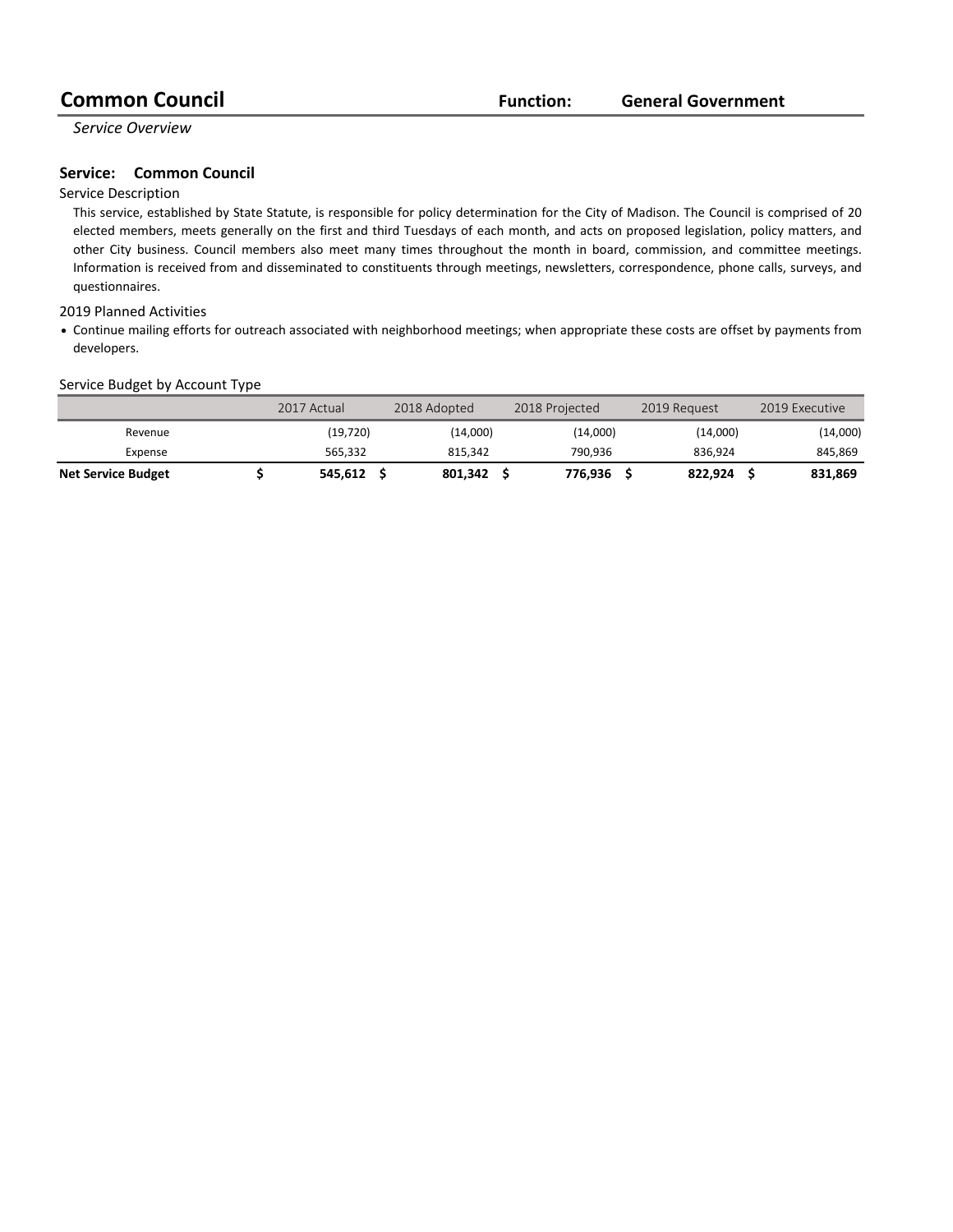# **Common Council Function:**

**Line Item Detail** 

**Agency Primary Fund: General** 

**Misc Revenue**

|                                    | 2017 Actual         | 2018 Adopted    |     | 2018 Projected | 2019 Request   |      | 2019 Executive |
|------------------------------------|---------------------|-----------------|-----|----------------|----------------|------|----------------|
| Miscellaneous Revenue              | (19, 720)           | (14,000)        |     | (14,000)       | (14,000)       |      | (14,000)       |
| <b>TOTAL</b>                       | \$<br>$(19,720)$ \$ | $(14,000)$ \$   |     | $(14,000)$ \$  | $(14,000)$ \$  |      | (14,000)       |
| <b>Salaries</b>                    |                     |                 |     |                |                |      |                |
|                                    | 2017 Actual         | 2018 Adopted    |     | 2018 Projected | 2019 Request   |      | 2019 Executive |
| <b>Permanent Wages</b>             | 117,676             | 290,966         |     | 304,815        | 304,263        |      | 314,151        |
| Premium Pay                        | 191                 | 25              |     | 19             | 25             |      | 25             |
| <b>Workers Compensation Wages</b>  |                     | 232             |     |                | 232            |      | 232            |
| <b>Compensated Absence</b>         | 5,964               | 5,700           |     | 5,700          | 5,700          |      | 5,700          |
| <b>Hourly Wages</b>                | 261,477             | 265,387         |     | 253,774        | 269,344        |      | 269,344        |
| Overtime Wages Permanent           | 6,029               | 1,200           |     | 2,334          | 1,200          |      | 1,200          |
| <b>TOTAL</b>                       | \$<br>391,337       | \$<br>563,510   | -\$ | 566,642 \$     | 580,764        | \$   | 590,652        |
| <b>Benefits</b>                    |                     |                 |     |                |                |      |                |
|                                    | 2017 Actual         | 2018 Adopted    |     | 2018 Projected | 2019 Request   |      | 2019 Executive |
| <b>Health Insurance Benefit</b>    | 23,674              | 87,750          |     | 33,801         | 87,750         |      | 85,490         |
| Wage Insurance Benefit             | 572                 | 823             |     | 920            | 889            |      | 889            |
| <b>WRS</b>                         | 16,595              | 19,495          |     | 43,434         | 22,357         |      | 22,503         |
| <b>FICA Medicare Benefits</b>      | 29,449              | 42,221          |     | 43,458         | 43,693         |      | 44,297         |
| <b>Moving Expenses</b>             |                     | L,              |     | 8,500          | $\blacksquare$ |      |                |
| <b>TOTAL</b>                       | \$<br>70,290 \$     | 150,289 \$      |     | 130,113 \$     | 154,689 \$     |      | 153,179        |
| <b>Supplies</b>                    |                     |                 |     |                |                |      |                |
|                                    | 2017 Actual         | 2018 Adopted    |     | 2018 Projected | 2019 Request   |      | 2019 Executive |
| <b>Purchasing Card Unallocated</b> | $\overline{a}$      | $\sim$          |     | 2,912          |                |      |                |
| <b>Office Supplies</b>             | 12,295              | 26,500          |     | 15,042         | 26,500         |      | 26,500         |
| <b>Copy Printing Supplies</b>      | 10,352              | 5,800           |     | 7,575          | 5,800          |      | 5,800          |
| Furniture                          | 1,040               |                 |     | 6,529          |                |      |                |
| <b>Hardware Supplies</b>           | 4,510               |                 |     | 986            |                |      |                |
| Software Lic & Supplies            |                     |                 |     | 414            |                |      |                |
| Postage                            | 39,706              | 26,765          |     | 21,777         | 26,765         |      | 26,765         |
| <b>Books &amp; Subscriptions</b>   | 260                 | 200             |     | 142            | 200            |      | 200            |
| Food And Beverage                  | 730                 |                 |     | 188            |                |      |                |
| <b>TOTAL</b>                       | \$<br>68,893        | \$<br>59,265 \$ |     | 55,565 \$      | 59,265         | - \$ | 59,265         |
| <b>Purchased Services</b>          |                     |                 |     |                |                |      |                |
|                                    | 2017 Actual         | 2018 Adopted    |     | 2018 Projected | 2019 Request   |      | 2019 Executive |
| Telephone                          | 1,687               | 650             |     | 1,311          | 650            |      | 650            |
| Cellular Telephone                 |                     |                 |     | 1,423          |                |      |                |
| <b>Systems Comm Internet</b>       | 1,087               |                 |     | 675            |                |      |                |
| <b>Facility Rental</b>             | 1,089               |                 |     | 582            |                |      |                |
| <b>Custodial Bldg Use Charges</b>  | 9,826               | 12,093          |     | 12,161         | 12,093         |      | 12,660         |
| System & Software Mntc             |                     |                 |     | 804            |                |      |                |
| Rental Of Equipment                | 39                  |                 |     |                |                |      |                |
| Recruitment                        | 1,048               |                 |     |                |                |      |                |
| <b>Conferences &amp; Training</b>  | 8,097               | 25,500          |     | 17,288         | 25,500         |      | 25,500         |
| Delivery Freight Charges           | 538                 | 250             |     | 652            | 250            |      | 250            |
| <b>Storage Services</b>            | 45                  | 100             |     | 35             | 100            |      | 100            |
| <b>TOTAL</b>                       | \$<br>23,456 \$     | 38,593 \$       |     | 34,932 \$      | 38,593 \$      |      | 39,160         |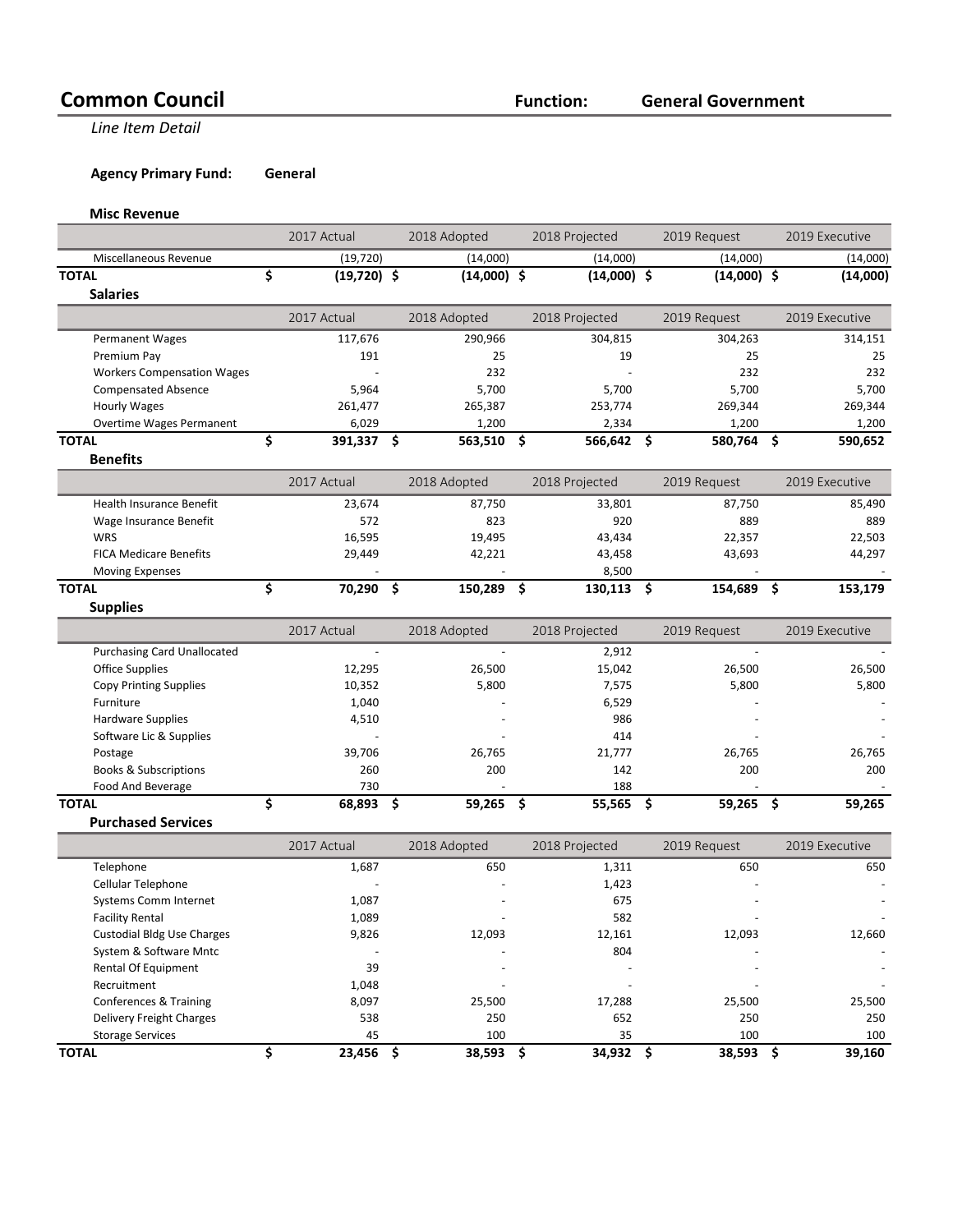## **Common Council Function:**

**General Government**

**Line Item Detail** 

**Agency Primary Fund: General** 

#### **Inter-Departmental Charges**

|                             | 2017 Actual |        | 2018 Adopted | 2018 Projected | 2019 Request | 2019 Executive |
|-----------------------------|-------------|--------|--------------|----------------|--------------|----------------|
| ID Charge From Insurance    |             | 11.079 | 3,379        | 3,379          | 3,329        | 3,329          |
| ID Charge From Workers Comp |             | 277    | 306          | 306            | 284          | 284            |
| <b>TOTAL</b>                |             | 11,356 | 3.685        | 3,685          | 3,613        | 3,613          |